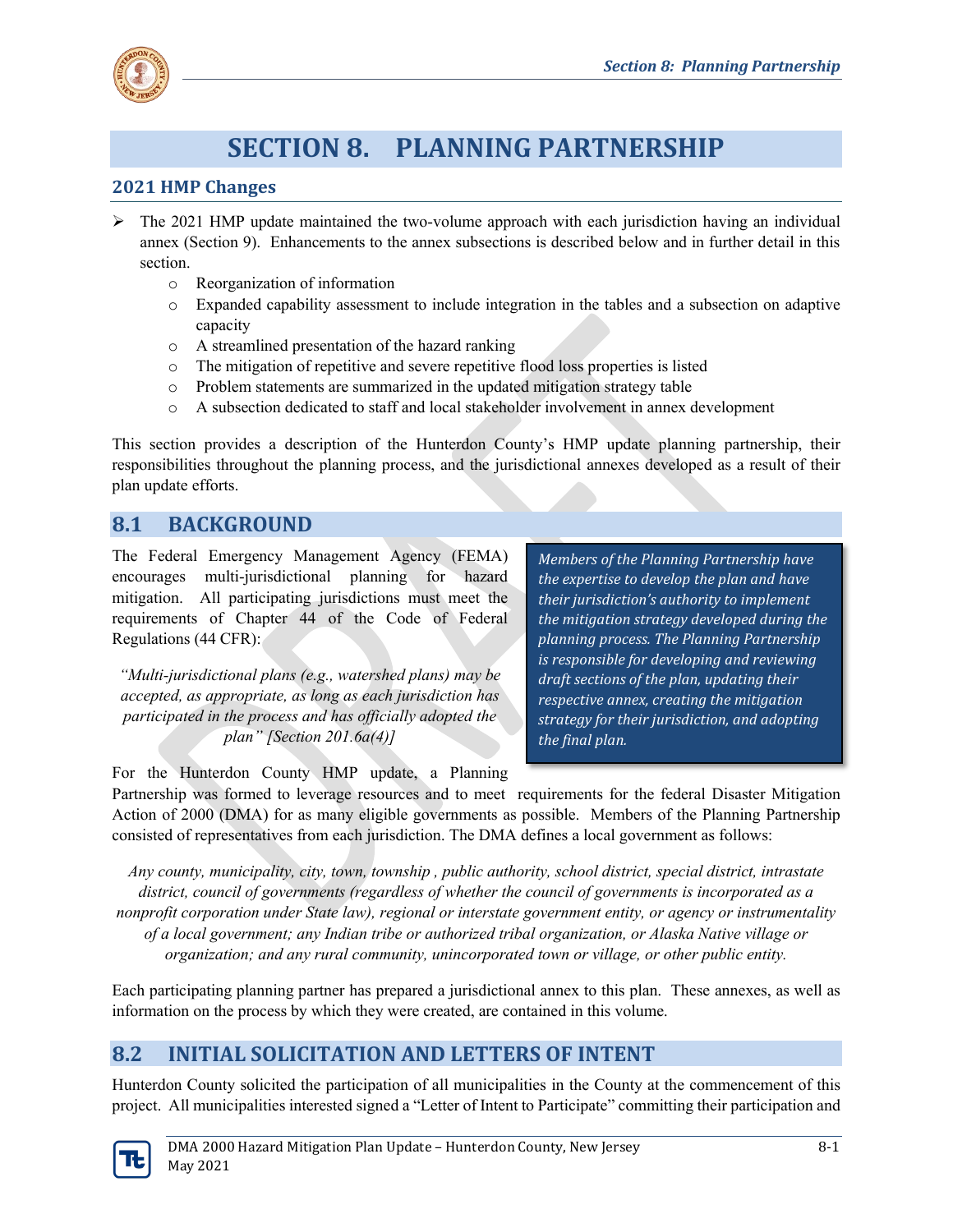

resources to the development of the Hunterdon County HMP update (Appendix B). Hunterdon County and all municipalities in the County participated in the update process and have met the minimum requirements of participation as established by the County and Steering Committee.

# **8.3 PLANNING PARTNER EXPECTATIONS**

The Steering Committee developed the following list of planning partner expectations, which were outlined in the letter sent by Hunterdon County OEM to all jurisdictions and confirmed at the Planning Partnership kickoff meeting held on September 15, 2020 (see Appendix C [Meeting Documentation] for details):

- Complete administrative tasks:
	- o Complete a letter of intent to participate and return to the Hunterdon County OEM
	- o Designate points of contact
- **Provide representation at planning partnership meetings;**
- Provide information about jurisdictional assets (critical facilities, plans/ordinances, hazard events/damages, new development, etc.) as requested;
- Support public outreach efforts within the jurisdictions, including posting of notices and plan links on websites and local media sources, advertising and supporting public meetings, and supporting outreach to NFIP repetitive loss and severe repetitive loss property owners, where applicable;
- Solicit and encourage the participation of regional agencies, a range of stakeholders, and citizens in the HMP development process;
- Assist with the identification of stakeholders within the jurisdiction that should be informed and potentially involved with the planning process;
- **Prepare and submit a jurisdictional annex.** 
	- o Attend mitigation workshop
	- o Perform a capability assessment
	- o Review the risk assessment
	- o Involve local NFIP Floodplain Administrator in the planning process and have them complete the NFIP portion of the annex
	- o Review the 2016 mitigation strategies and provide a status of each
	- o Identify jurisdiction-specific mitigation strategies to address each of the natural hazards posing a risk to the jurisdiction;
- Review draft plan sections when requested and provide comment and input as appropriate;
- **Ensure the HMP update meets the requirements of the DMA 2000, and FEMA and NJOEM guidance;**
- Adopt the plan by resolution of local governing body after FEMA conditional approval;
- Provide information regarding progress on identified initiatives as requested by the County Hazard Mitigation Planning Coordinator; and
- Participate, as able, in additional opportunities:
	- o Attend municipal support meetings
	- o Participate in and advertise the public review and comment period prior to adoption.

By adopting this plan, each planning partner also agrees to the plan implementation and maintenance protocol established in Volume I. As described in Volume I, Section 7 (Plan Maintenance) it is intended that the planning partnership remain active beyond the regulatory update to support plan maintenance. Regarding the composition of the Steering Committee and Planning Partnership, it is recognized that individual commitments change over time, and it shall be the responsibility of each jurisdiction and its representatives to inform the HMP Coordinator of any changes in representation.

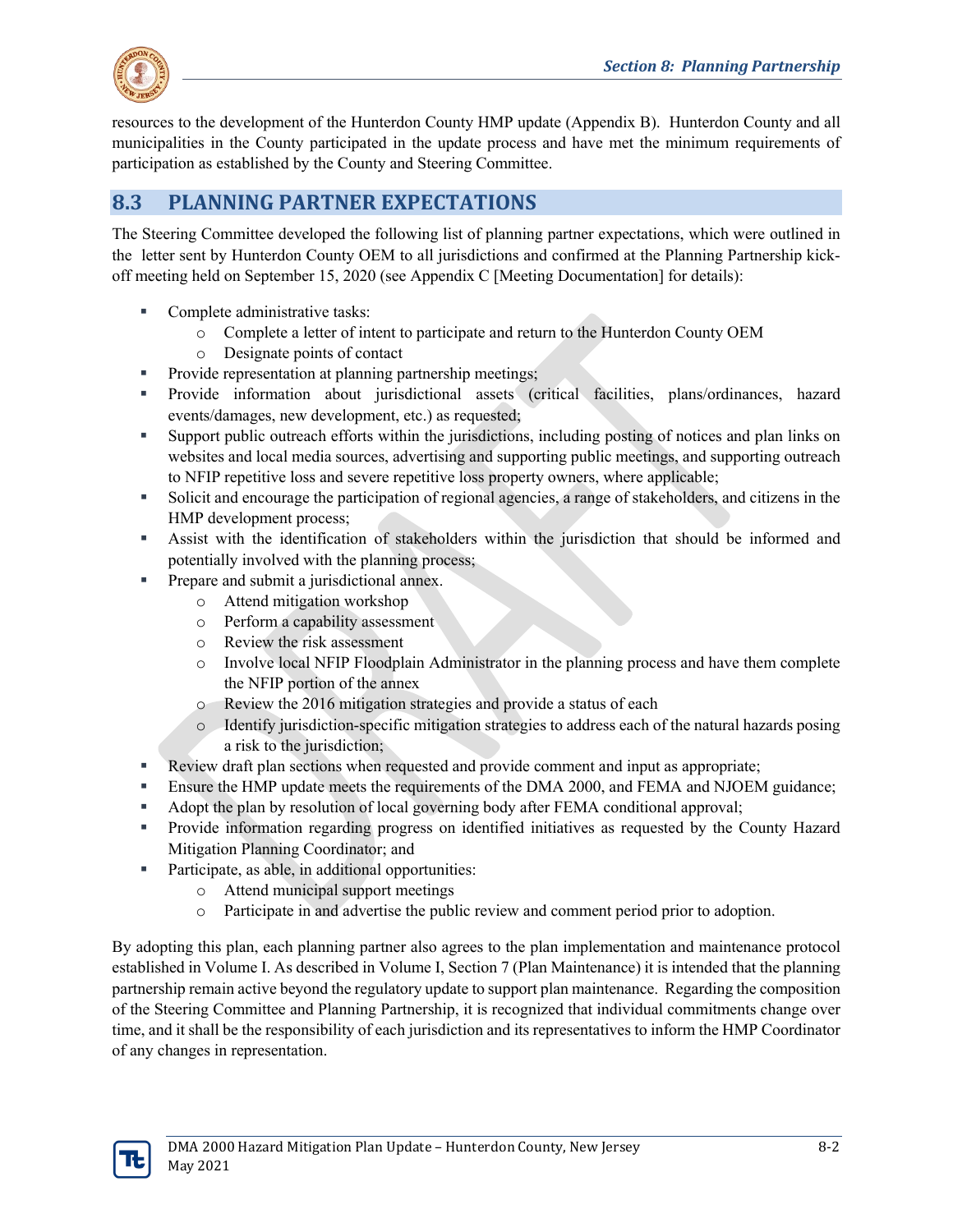

# **8.4 JURISDICTIONAL ANNEX PREPARATION PROCESS**

As in the 2016 HMP, the jurisdictional annexes were maintained and updated for the 2021 HMP. The jurisdictional annexes continue to provide a unique, stand-alone guide to mitigation planning for each jurisdiction. Section 9 (Jurisdictional Annexes) includes an annex for every jurisdiction in Hunterdon County.

### **Data Collection**

Each jurisdiction was paired with a contract consultant mitigation planner to work with the primary POC, alternate POC, NFIP Floodplain Administrator and the mitigation team to update their annexes. Each jurisdiction was asked to participate in a municipal kick-off meeting, held on September 15, 2020 to review participant expectations and the updated information needed to support the annex update. It was made clear that the annexes are sections of the plan that can be enhanced if more information is available to further customize any and all aspects of mitigation planning.

A concerted effort was made to have all plan participants document areas of flooding outside of the floodplain, and other 'problem areas' in the County where hazard impacts have occurred in the past and present chronic issues and challenges. This information was captured using an online form (Survey123) to capture the location on a map and description of the problem area.

#### **Hazard Ranking Exercise**

The presentation of the risk assessment and hazard ranking for each jurisdiction was conducted on November 18, 2020. At this meeting, the consultant presented the overall risk assessment for the hazards of concern and distributed jurisdiction-specific handouts with risk assessment results relevant to each plan participant. In addition, each planning partner was asked to review the ranked hazards specific for its jurisdiction. Refer to Section 4.4 (Hazard Ranking) for the methodology of the hazard ranking process. The calculated ranking was presented to each jurisdiction and they were asked to review the ranking and revise based on history of events, probability of occurrence, and the potential impact on people, property, and the economy. In addition, each jurisdiction was asked to rank their adaptive capacity for each hazard. Refer to Appendix B (Participation Documentation) for the input submitted by each municipality. The objectives of this exercise were to familiarize the partnership with how to use the risk assessment as a tool to support other planning and hazard mitigation processes and to help prioritize types of mitigation actions that should be considered. Hazards that were ranked as "high" for each jurisdiction as a result of this exercise were considered to be priorities for identifying appropriate mitigation actions, although jurisdictions also identified actions to mitigate "medium" or "low" ranked hazards as appropriate.

#### **Strengths Weaknesses Obstacles and Opportunities (SWOO) Exercise**

The Steering Committee and Planning Partnership were asked to participate in a facilitated SWOO session to identify strengths, weakness or challenges, obstacles and opportunities in hazard mitigation for the County's high-ranked hazards. Then, each jurisdiction was asked to complete a SWOO online form to document strengths, weaknesses, obstacles and opportunities relevant to their jurisdiction for their high-ranked hazards. All SWOO results were compiled and provided as a resource to plan participants at the Mitigation Strategy Workshop in December 2020. Refer to Appendix B (Participation Documentation) which provides the information captured by meeting participants during the SWOO session.

#### **Mitigation Strategy Workshop**

A mitigation strategy workshop was conducted by the contracted planning consultant on December 8, 2020, for all participating jurisdictions to support the development of the updated mitigation strategy. To assist with the identification of implementable and action-oriented mitigation actions, a three-step process was followed for the

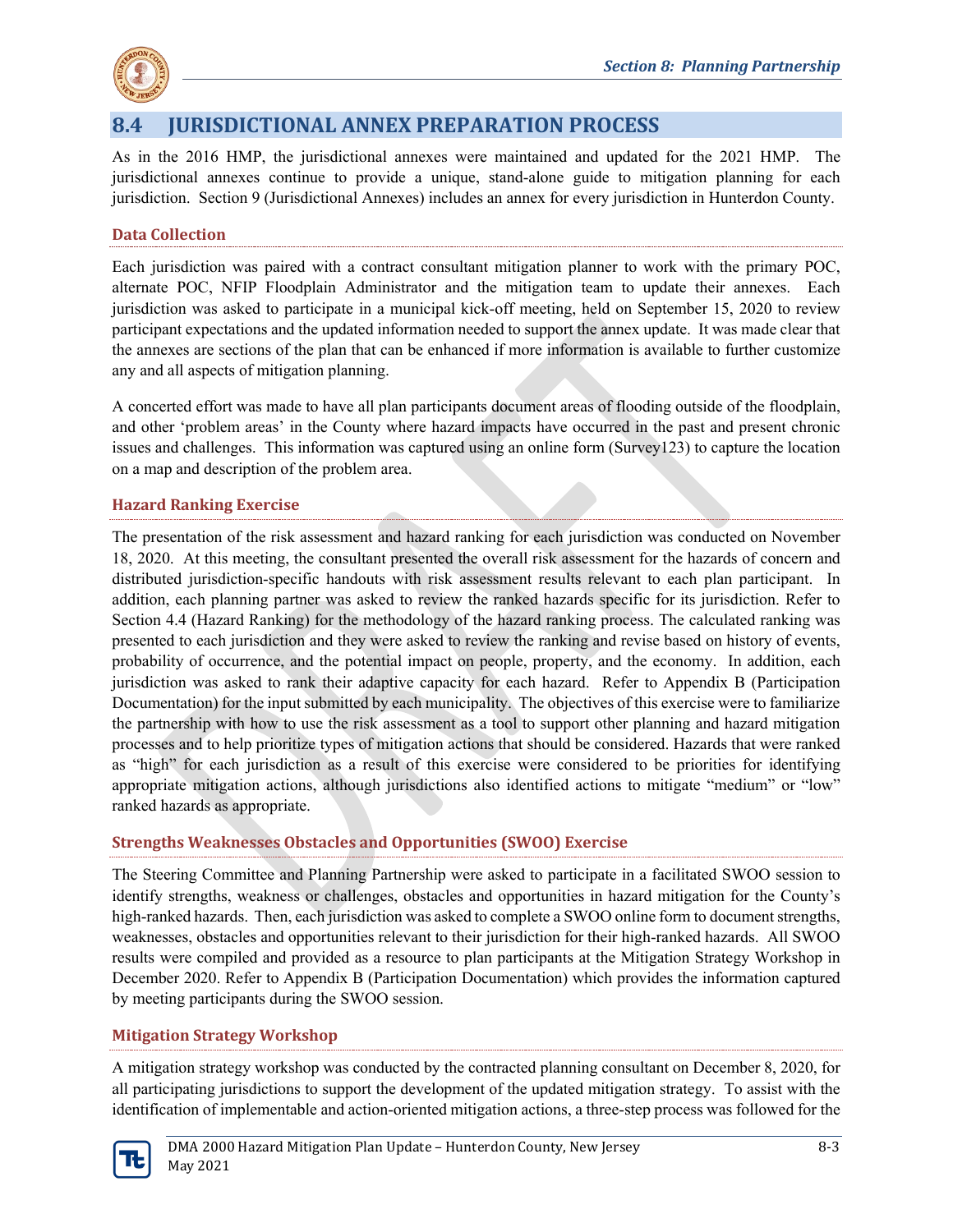

2021 HMP update: 1) Assemble a 'mitigation toolbox'; 2) Identify problem statements through 'mitigation brainstorming' and 3) Update the mitigation action plan. The purpose of this workshop was to guide the planning partnership in completing this portion of the planning process and discuss how projects that are well developed and documented are more quickly identifiable for selection when grants become available.

Electronic problem statement worksheets were developed and distributed to all jurisdictions which detailed detail the problems/challenges/gaps/identified to date, and mitigation alternatives to reduce future risk and address the identified problem. At the workshop the problem statements were reviewed, and the Planning Partnership focused on developing additional statements based on the impacts of hazards in the County and their communities. The results of the updated risk assessment, challenges and opportunities identified during the capability assessment update and SWOO sessions, and information gathered from the citizen survey were used to inform problem statement development. At the workshop, the Planning Partnership heard from the County, NJOEM, and the consultant on how to develop a diverse and detailed mitigation strategy and action worksheets.

These problem statements were intended to provide a detailed description of the problem area, including impacts to the jurisdiction, past damages, and loss of service. These problem statements helped form a bridge between the hazard risk assessment, which quantifies impacts to each community, with the development of achievable mitigation strategies. Each jurisdiction was requested to identify their highest priority mitigation strategy for implementation, of funding was available.

### **Municipal Support Meetings**

In addition to the municipal kick-off meeting and Planning Partnership meetings, municipal support meetings were held throughout the planning process. At these support meetings, the consultant worked one-on-one with the planning partners to complete their jurisdictional annexes. Each section of the annex was discussed to ensure accuracy and completeness. This included, but not limited to, the following:

- Reviewing the calculated hazard ranking for the jurisdiction and provide input to adjust the ranking as necessary.
- Inspecting the list of critical facilities located in the jurisdiction and their exposure to the 1% flood hazard area. For those critical facilities located in the Special Flood Hazard Area, each jurisdiction was requested to document whether the asset is already mitigated or identify an action to mitigate future flood impacts. By reviewing the list, jurisdictions were able to identify additional mitigation actions related to the critical facilities.
- Identify mitigation initiatives that have reasonable potential to be accomplished within the lifespan of the County HMP (five years), including both FEMA-eligible projects and those projects using funds from non-FEMA sources.

#### **Jurisdictional Annexes**

While the jurisdictional annex format is designed to document and assure local compliance with the DMA 2000 regulations, its greater purpose and function includes:

- Providing a locally relevant synthesis of the overall mitigation plan that can be readily presented, distributed, and maintained;
- Facilitating local understanding of the community's risk to natural hazards;
- Facilitating local understanding of the community's capabilities to manage natural hazard risk, including opportunities to improve those capabilities;
- Facilitating local understanding of the efforts the community has taken, and plans to take, to reduce their natural hazard risk;
- Facilitating the implementation of mitigation strategies, including the development of grant applications;

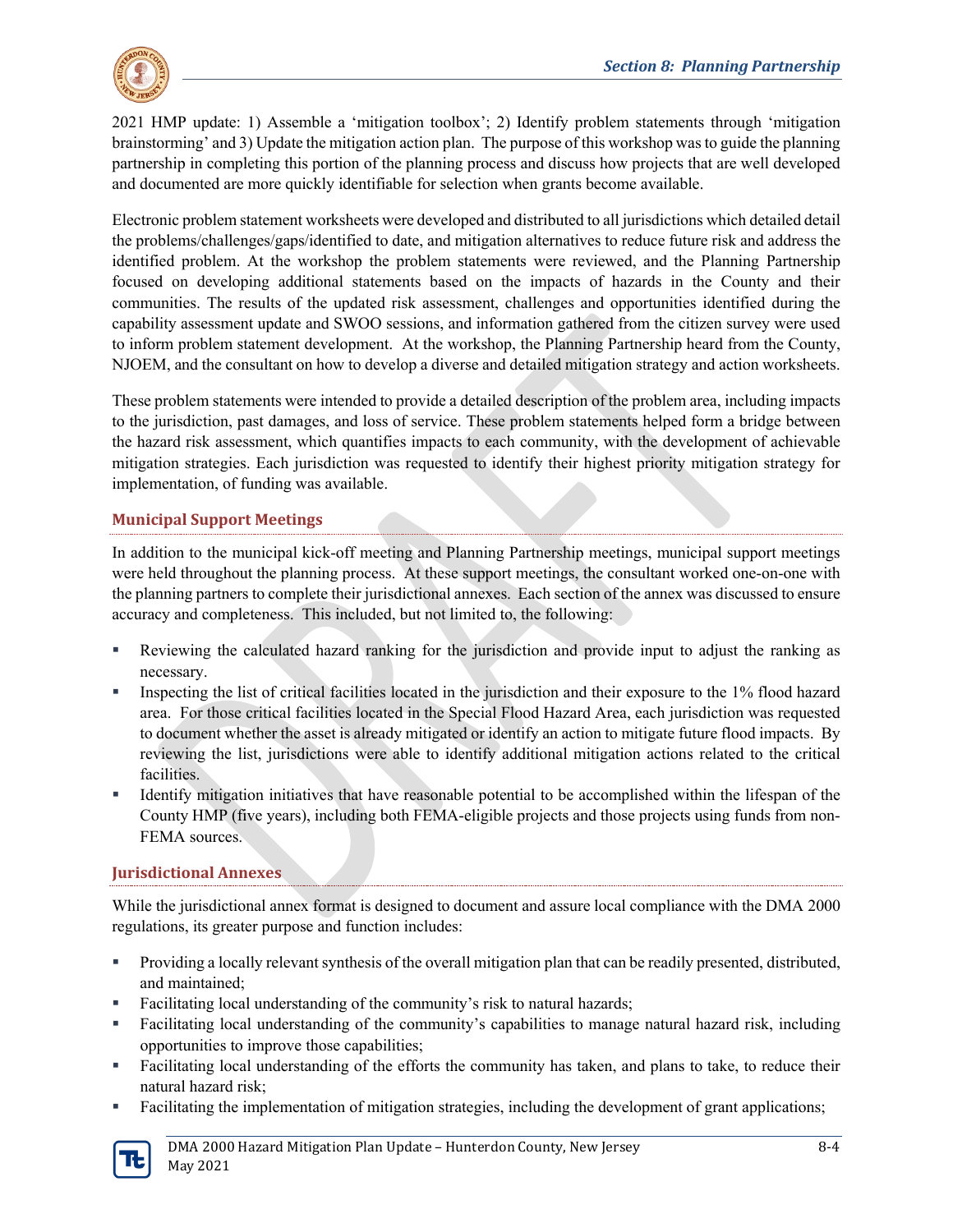

 Providing a framework by which the community can continue to capture relevant data and information for future plan updates.

It is recognized that each jurisdiction's annex is a "living" document and will continue to be improved as resources permit. As such, its design is intended to promote and accommodate continued efforts to maintain the annex to be current and to improve the effectiveness of the annex as the key tool, reference and guiding document by which the jurisdiction will implement hazard mitigation locally.

The following provides a description of the various elements of the jurisdictional annex.

**Section 9.X.1: Hazard Mitigation Planning Team:** Identifies the hazard mitigation planning primary and alternate(s) contacts and Floodplain Administrators as identified by the jurisdiction, and additional representatives that contributed to the annex update. Further detail is provided in Section 2 (Planning Process), Section 9 (jurisdictional annexes) and Appendix B (Participation Matrix).

**Section 9.X.2: Jurisdiction Profile:** Provides an overview and profile of the jurisdiction.

**Section 9.X.3: Growth/Development Trends:** Identifies of areas of known and anticipated future development and the vulnerability of those areas to the hazards of concern.

**Section 9.X.4: Capability Assessment:** This subsection provides an inventory and evaluation of the jurisdiction's tools, mechanisms and resources available to support hazard mitigation and natural hazard risk reduction. Within the municipal annexes, tables provide an inventory of the municipality's planning and regulatory, administrative and technical, and fiscal, capabilities, respectively. Further, another table identifies the municipality's level of participation in state and federal programs designed to promote and incentivize local risk reduction efforts. Further information regarding Federal, State and local capabilities may be found in the Capability Assessment portion of Section 5.

- *Adaptive Capacity: A new addition to the capability assessment is a summary of the jurisdiction's adaptive capacity to each hazard.*
- *National Flood Insurance Program (NFIP):* This subsection documents the NFIP as implemented within the jurisdiction. This summary was based on questions prepared by, and/or interviews conducted with, the NFIP Floodplain Administrators for each NFIP-participating community in the County. This subsection also identifies actions to enhance implementation and enforcement of the NFIP within the community.
- *National Flood Insurance Program (NFIP) Summary:* Provides NFIP summary statistics for the jurisdiction.
- *Integration of Hazard Mitigation into Existing and Future Planning Mechanisms:* This subsection identifies how the jurisdiction has integrated hazard risk management into their existing planning, regulatory and operational/administrative framework ("integration capabilities"), and/or how they intend to promote this integration ("integration actions"). This is included as a new column in the planning/regulatory table and described in narrative at the end of this subsection.

**Section 9.X.5: Hazard Event History Specific to the Jurisdiction:** Identifies hazard events that have caused significant impacts within the jurisdiction, including a summary characterization of those impacts as identified by the jurisdiction. The documentation of events and losses is critical to supporting the identification and justification of appropriate mitigation actions, including providing critical data for benefit-cost analysis. It is recognized that this "inventory" of events and losses is a work-in-progress, and may continue to be improved as

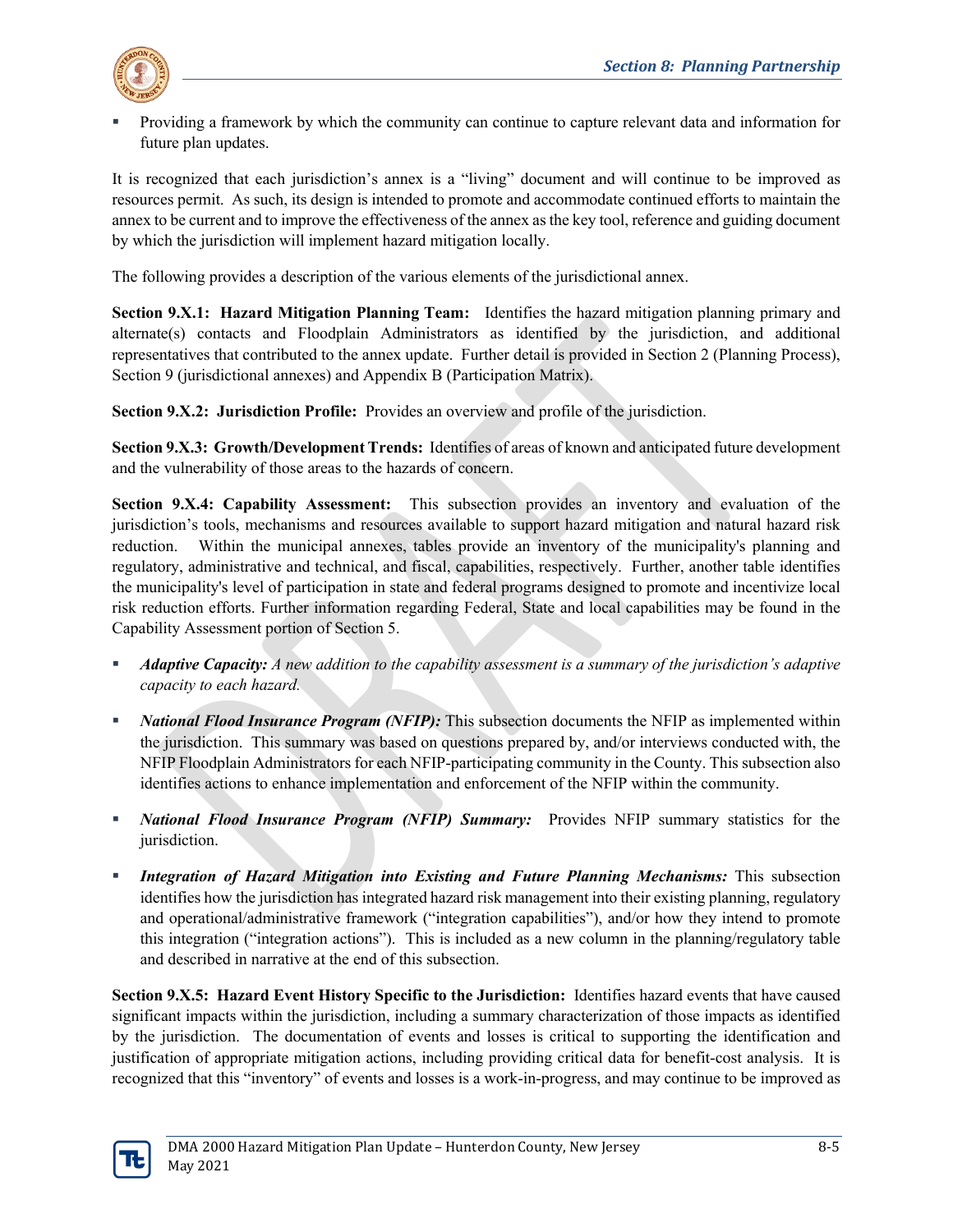

resources permit. As such, the lack of data or information for a specific event does not necessarily mean that the jurisdiction did not suffer significant losses during that event.

**Section 9.X.6: Jurisdiction-Specific Vulnerabilities and Hazard Ranking:** This subsection provides information regarding each plan participant's vulnerability to the identified hazards. New to the 2020 HMP is a table summarizing the risk assessment results for the jurisdiction. Full data and information on the hazards of concern, the methodology used to develop the vulnerability assessments, and the results of those assessments that serve as the basis of these local risk rankings may be found in Section 4.

- *Repetitive Flood Losses:* A summary of the repetitive and severe repetitive loos properties in the jurisdiction is documented. In addition, the number of properties mitigated has also been documented as recorded by NJOEM.
- *Critical Facility and Lifeline Flood Risk:* Identifies potential flood losses to critical facilities in the jurisdiction, based on the flood vulnerability assessment process presented in Section 4 (Risk Assessment). If a mitigation action is identified, this is specified in the table.
- *Identified Issues:* Presents other specific hazard vulnerabilities as identified by the jurisdiction.
- *Hazard Extent and Location:* Each annex includes a map (or series of maps) illustrating identified hazard zones, critical facilities, and areas of NFIP Repetitive Loss/Severe Repetitive Loss (RL/SRL). Further, these maps show areas of known or anticipated future development, as available and provided by the jurisdiction. These maps may be found at the end of the annex.
- *Hazard Risk Ranking*: The Hunterdon County HMP update identifies and characterizes the broad range of hazards that pose risk to the entire planning area; however, each jurisdiction has differing degrees of risk exposure and vulnerability aside from the whole. The local risk ranking serves to identify each jurisdiction's degree of risk to each hazard as it pertains to them, supporting the appropriate selection and prioritization of initiatives that will reduce the highest levels of risk for each community.

**Section 9.X.7: Mitigation Strategy and Prioritization:** This section discusses and provides the status of past mitigations actions and status, describes proposed hazard mitigation initiatives, and prioritization.

- *Past Mitigation Initiative Status:* Where applicable, a review of progress on the jurisdiction's prior mitigation strategy is presented, identifying the disposition of each prior action, project or initiative in the jurisdiction's updated mitigation strategy. Other completed or on-going mitigation activities that were not specifically part of a prior local mitigation strategy may be included in this sub-section as well.
- **F** Completed Mitigation Initiatives Not Identified in the Previous Mitigation Strategy: Other completed or on-going mitigation activities that were not specifically part of a prior local mitigation strategy may be included in this subsection as well.
- *Proposed Hazard Mitigation Initiatives for the Plan Update:* Table 9.X-16 presents the jurisdiction's updated mitigation strategy. Table 9.X-17 provides a summary of the local mitigation strategy prioritization process discussed in Section 6 (Mitigation Strategy). Table 9.X-18 summarizes the mitigation action types identified by hazard in the jurisdiction.

**Hazard Area Extent and Location Maps:** Each annex includes a series of maps illustrating identified hazard zones and critical facilities. Further, these maps show areas of known or anticipated future development, as available and provided by the jurisdiction.

**Action Worksheets:** FEMA-eligible mitigation actions, projects and initiatives are further documented on an Action Worksheet which provides details on the project identification, evaluation, prioritization and implementation process.

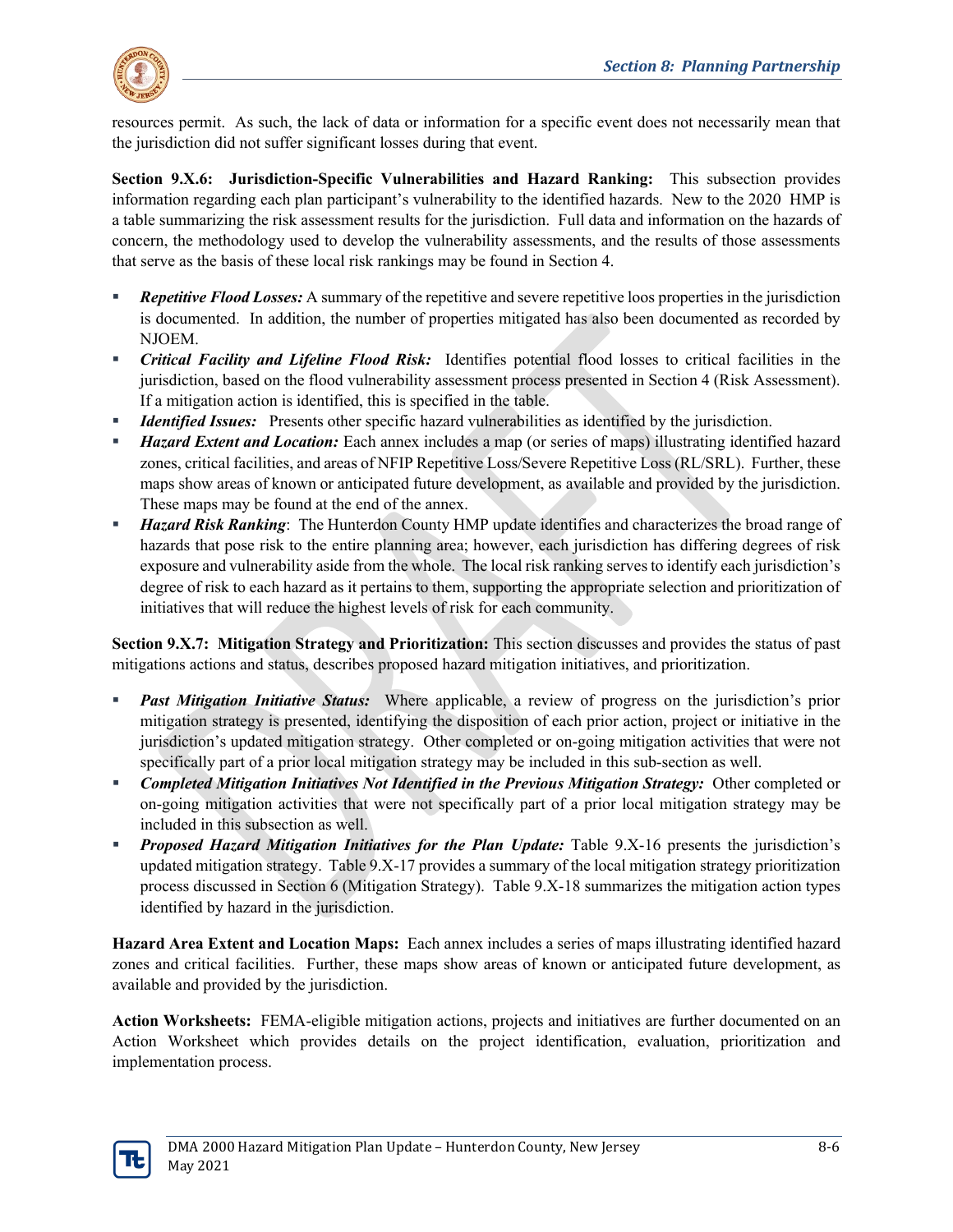

Additional meetings to complete the jurisdictional annexes were held with the Steering and Planning Committees throughout the planning process. In preparation for the draft plan public review, each jurisdiction was asked to have their 'mitigation team' review their annex to ensure it was complete and accurate for posting to the Hunterdon County OEM's mitigation website.

In summary, all participating communities and the County completed the planning partner expectations and annex-preparation process. Details regarding these meetings are described further in Sections 2 (Planning Process) and 6 (Mitigation Strategy). Completed jurisdictional annexes are presented in Section 9.

# **8.5 COVERAGE UNDER THE PLAN**

All jurisdictions (County and municipalities) met the participation requirements specified by the Steering Committee. Any non-participating local jurisdiction within the Hunterdon County planning area can "link" to this plan in the future following the linkage procedures defined in Appendix H (Linkage Procedures).

Table 8-1 lists the status of each jurisdiction, whether or not they submitted letters of intent to participate, and their ultimate status in this plan update. Refer to Appendix B (Participation Documentation) and Appendix C (Meeting Documentation) for details on participation and meeting attendance.

| <b>Jurisdiction</b>       | <b>Letter of Intent</b><br>to Participate | <b>Attended</b><br><b>Workshops</b><br>and/or<br><b>Meetings</b><br>and Project<br><b>Calls</b> | <b>Provided Update</b><br>on Past Projects | <b>Submitted</b><br><b>Mitigation</b><br><b>Actions for</b><br><b>Current Plan</b> | <b>Seeking</b><br><b>Approval for</b><br><b>Adoption</b><br>(meets all<br>previous<br>requirements) |
|---------------------------|-------------------------------------------|-------------------------------------------------------------------------------------------------|--------------------------------------------|------------------------------------------------------------------------------------|-----------------------------------------------------------------------------------------------------|
| Hunterdon County          | NA                                        | X                                                                                               | X                                          | X                                                                                  | Yes                                                                                                 |
| Alexandria Township       | X                                         | $\mathbf{X}$                                                                                    | $\mathbf X$                                | X                                                                                  | Yes                                                                                                 |
| Bethlehem Township        | X                                         | $\mathbf X$                                                                                     | $\mathbf X$                                | $\mathbf X$                                                                        | Yes                                                                                                 |
| <b>Bloomsbury Borough</b> | X                                         | X                                                                                               | X                                          | X                                                                                  | Yes                                                                                                 |
| Califon Borough           | X                                         | X                                                                                               | X                                          | X                                                                                  | Yes                                                                                                 |
| Clinton Town              | X                                         | $\mathbf X$                                                                                     | $\mathbf{X}$                               | X                                                                                  | Yes                                                                                                 |
| Clinton Township          | X                                         | $\mathbf{X}$                                                                                    | X                                          | $\mathbf{X}$                                                                       | Yes                                                                                                 |
| Delaware Township         | $\mathbf{X}$                              | X                                                                                               | X                                          | X                                                                                  | Yes                                                                                                 |
| East Amwell Township      | X                                         | $\mathbf{X}$                                                                                    | X                                          | $\mathbf{X}$                                                                       | Yes                                                                                                 |
| Flemington Borough        | $\mathbf X$                               | $\mathbf X$                                                                                     | $\mathbf X$                                | $\boldsymbol{\mathrm{X}}$                                                          | Yes                                                                                                 |
| Franklin Township         | $\mathbf{X}$                              | $\mathbf X$                                                                                     | $\mathbf X$                                | $\mathbf X$                                                                        | Yes                                                                                                 |
| Frenchtown Borough        | $\mathbf X$                               | $\boldsymbol{\mathrm{X}}$                                                                       | $\mathbf{X}$                               | $\boldsymbol{\mathrm{X}}$                                                          | Yes                                                                                                 |
| Glen Gardner Borough      | $\mathbf{X}$                              | X                                                                                               | $\mathbf{X}$                               | $\mathbf X$                                                                        | Yes                                                                                                 |
| Hampton Borough           | $\mathbf X$                               | $\mathbf X$                                                                                     | $\mathbf X$                                | $\mathbf X$                                                                        | Yes                                                                                                 |
| High Bridge Borough       | $\mathbf X$                               | $\mathbf X$                                                                                     | $\mathbf{X}$                               | $\mathbf X$                                                                        | Yes                                                                                                 |
| Holland Township          | $\mathbf X$                               | $\mathbf X$                                                                                     | $\mathbf X$                                | X                                                                                  | Yes                                                                                                 |
| Kingwood Township         | X                                         | $\mathbf X$                                                                                     | X                                          | X                                                                                  | Yes                                                                                                 |
| Lambertville City         | X                                         | X                                                                                               | X                                          | X                                                                                  | Yes                                                                                                 |
| Lebanon Borough           | X                                         | X                                                                                               | X                                          | X                                                                                  | Yes                                                                                                 |
| Lebanon Township          | $\mathbf X$                               | $\mathbf X$                                                                                     | $\mathbf X$                                | $\mathbf X$                                                                        | Yes                                                                                                 |

### **Table 8-1. Jurisdictional Status**